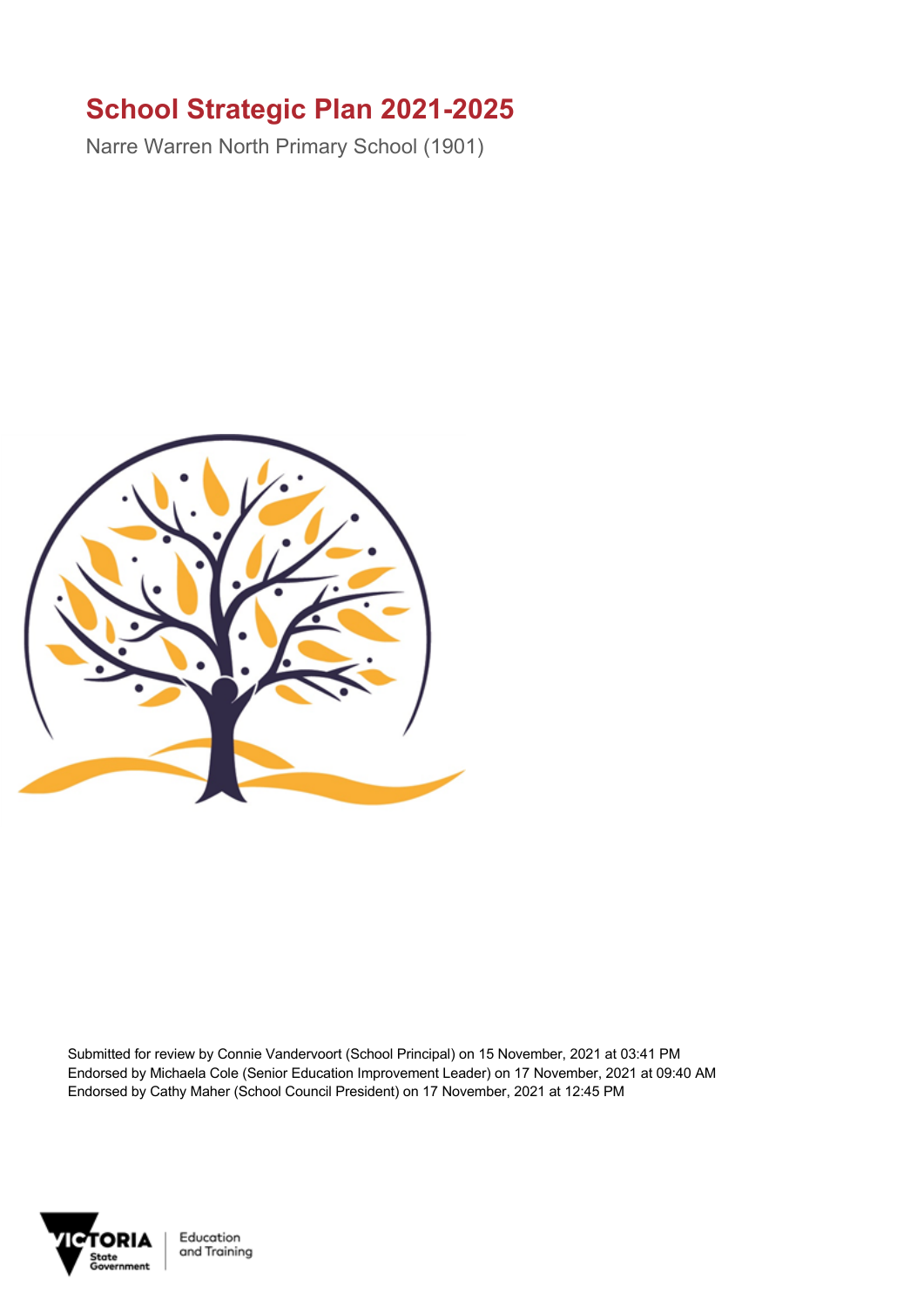## **School Strategic Plan - 2021-2025**

Narre Warren North Primary School (1901)

| <b>School vision</b>      | Our school's vision is to prepare young people to become active, engaged and responsible citizens of the local and global<br>community. It aims to prepare students to live in a dynamic 21st century in which creativity, cooperative work, connectedness to the<br>world and adaptability are key features. Students have opportunities to practise their social and emotional learning in safe classroom<br>environments, where we have created a culture of celebrating mistakes and demonstrating Growth Mindset across all areas of the<br>curriculum.<br>Our school believes that students are at the core of its ethos and culture. The current school vision is enacted through a supportive<br>learning community where all students are motivated and challenged to take responsibility for their own learning.                                                                                                                                                                                                                                                                                                                                                                                                                                                                                                                                                                                                                                                                                                                                                                                                                                                                   |
|---------------------------|----------------------------------------------------------------------------------------------------------------------------------------------------------------------------------------------------------------------------------------------------------------------------------------------------------------------------------------------------------------------------------------------------------------------------------------------------------------------------------------------------------------------------------------------------------------------------------------------------------------------------------------------------------------------------------------------------------------------------------------------------------------------------------------------------------------------------------------------------------------------------------------------------------------------------------------------------------------------------------------------------------------------------------------------------------------------------------------------------------------------------------------------------------------------------------------------------------------------------------------------------------------------------------------------------------------------------------------------------------------------------------------------------------------------------------------------------------------------------------------------------------------------------------------------------------------------------------------------------------------------------------------------------------------------------------------------|
| <b>School values</b>      | Our school values of Respect, Responsibility, Resilience, Persistence and Honesty are visible in every area of the school and are<br>referred to regularly throughout the school day. Our aim is for all children to reach their full potential and take responsibility for their<br>own learning                                                                                                                                                                                                                                                                                                                                                                                                                                                                                                                                                                                                                                                                                                                                                                                                                                                                                                                                                                                                                                                                                                                                                                                                                                                                                                                                                                                            |
| <b>Context challenges</b> | Narre Warren North Primary School is located in the City of Casey, 35km south-east of Melbourne. From its foundation in 1877,<br>Narre Warren North Primary School has enjoyed a strong sense of community spirit. The student population is culturally and<br>linguistically quite homogenous, with a low proportion of speakers of English as a Second Language. The Student Family Occupation<br>(SFO) category was 0.2961 in 2021.<br>The school provides an approved curriculum framework differentiated to meet students' needs. Specialist programs are provided in<br>Physical Education, inter-school sports, Visual Arts, Auslan, Science/STEM and a literacy support program.<br>Student wellbeing is recognised as vital for productive learning and a comprehensive Social and Emotional Learning Program has<br>been implemented. The school provides a Chaplaincy program to support school well being programs.<br>Literacy and Numeracy: Analysis of the Naplan and school based teacher judgement data identified a decrease in the percentage of<br>students in the top 2 bands and above age expected level. A need to build teacher capacity to assess, evaluate, plan and implement<br>an effective differentiated curriculum to improve student outcomes was identified.<br>Student engagement: Analysis of the Naplan data identified a decrease in high benchmark growth and an increase in low benchmark<br>growth. The panel agreed that increasing student agency would lead to improved student outcomes. It was established that the<br>development and implementation of an inquiry based approach to teaching and learning would improve student engagement, |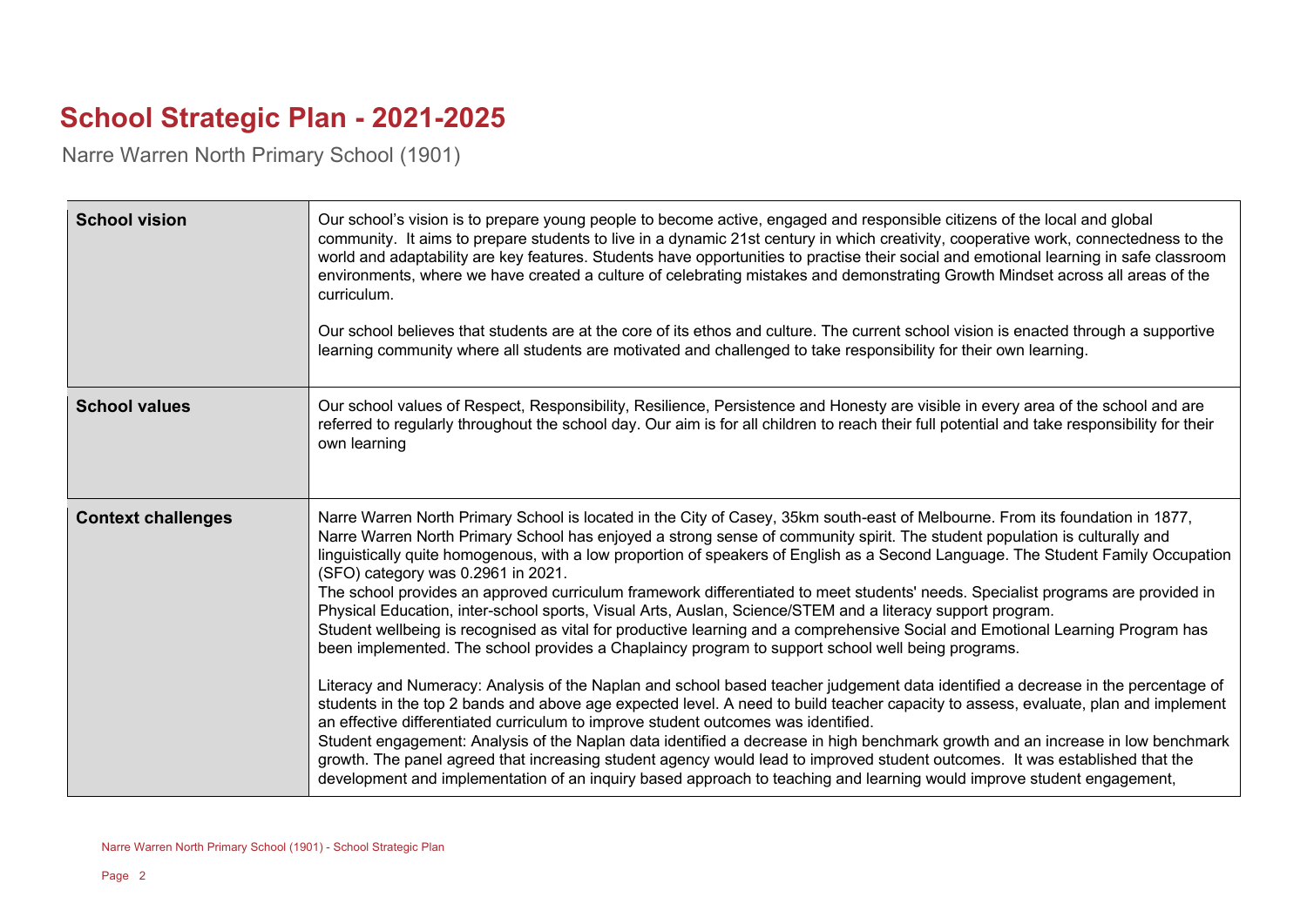|                             | increase high benchmark growth, decrease low benchmark growth and build learner characteristics.<br>Student wellbeing: The analysis of student, staff and parent data sets indicated high percentages of positive endorsement for student<br>wellbeing factors. It was considered that due to the potential impact of remote learning on whole school health and wellbeing, the<br>school would continue to embed and adjust the program according to the needs of the school community. Celebrating diversity and<br>further developing inclusivity, would assist the school to maintain and increase student resilience and wellbeing within an inclusive<br>learning environment.                                                                                                                                                                                                    |
|-----------------------------|-----------------------------------------------------------------------------------------------------------------------------------------------------------------------------------------------------------------------------------------------------------------------------------------------------------------------------------------------------------------------------------------------------------------------------------------------------------------------------------------------------------------------------------------------------------------------------------------------------------------------------------------------------------------------------------------------------------------------------------------------------------------------------------------------------------------------------------------------------------------------------------------|
| Intent, rationale and focus | Our intent is to build teacher capacity to differentiate teaching to ensure challenge and progress for every student. By utilising a<br>range of assessment strategies to teach to every student's point of need; and building teacher capacity through participation in peer<br>observations and the provision of explicit feedback on Instructional practices; we will enhance teaching and learning in order to<br>achieve our intent.<br>We intend to implement an inquiry learning approach to increase student agency and provide opportunities for student collaboration<br>and decisions making in their learning to improve student engagement.<br>By strengthening the partnership between staff, students and parents to create a shared responsibility for student inclusion and<br>wellbeing, students will be more ready to learn resulting in improved student outcomes. |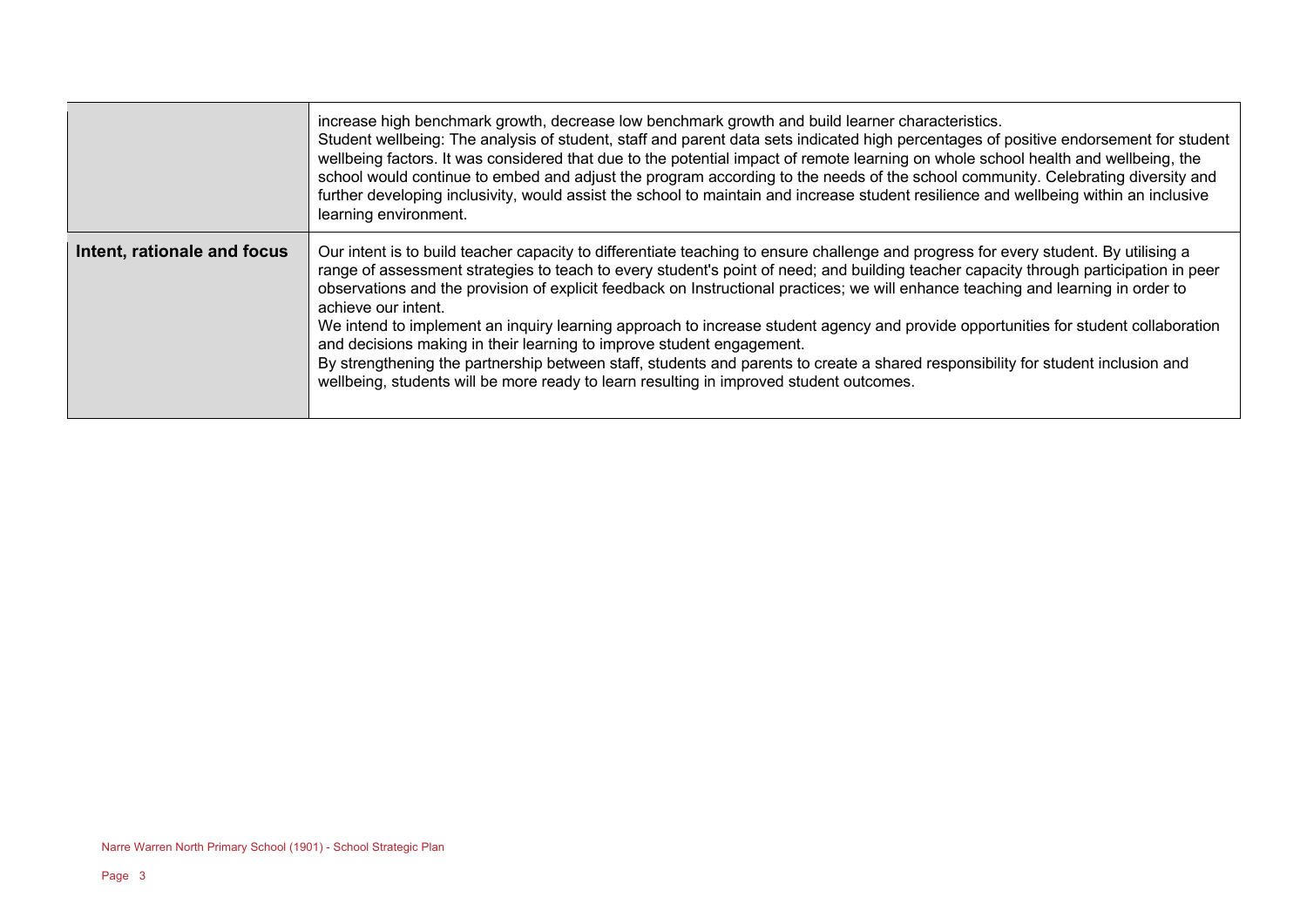## **School Strategic Plan - 2021-2025**

Narre Warren North Primary School (1901)

| Goal 1     | To improve student learning outcomes in Literacy and Numeracy                                                                                                                                                                                                                                                                                                                                |
|------------|----------------------------------------------------------------------------------------------------------------------------------------------------------------------------------------------------------------------------------------------------------------------------------------------------------------------------------------------------------------------------------------------|
| Target 1.1 | To increase the percentage of students in grade 3 in the top 2 Naplan bands in:<br>• Reading from 66 per cent (benchmark set as a mean over 2017-21) to 69 per cent<br>• Writing from 57 per cent (benchmark set as a mean over 2017-21) to 61 per cent<br>• Numeracy from 44 per cent (benchmark set as a mean over 2017-21) to 47 per cent.                                                |
| Target 1.2 | To increase the percentage of students in grade 5 in the top 2 Naplan bands in:<br>• Reading from 47 per cent (benchmark set as a mean over 2017-21) to 50 per cent<br>• Writing from 18 per cent (benchmark set as a mean over 2017-21) to 21 per cent<br>• Numeracy from 31 per cent (benchmark set as a mean over 2017-21) to 33 per cent.                                                |
| Target 1.3 | To increase the percentage of students above the age expected level in Teacher Judgement against the Victorian<br>curriculum in:<br>• Reading from 56 per cent (benchmark set as a mean over 2017-20) to 59 per cent<br>• Writing from 29 per cent (benchmark set as a mean over 2017-20) to 32 per cent<br>• Number from 41 per cent (benchmark set as a mean over 2017-20) to 44 per cent. |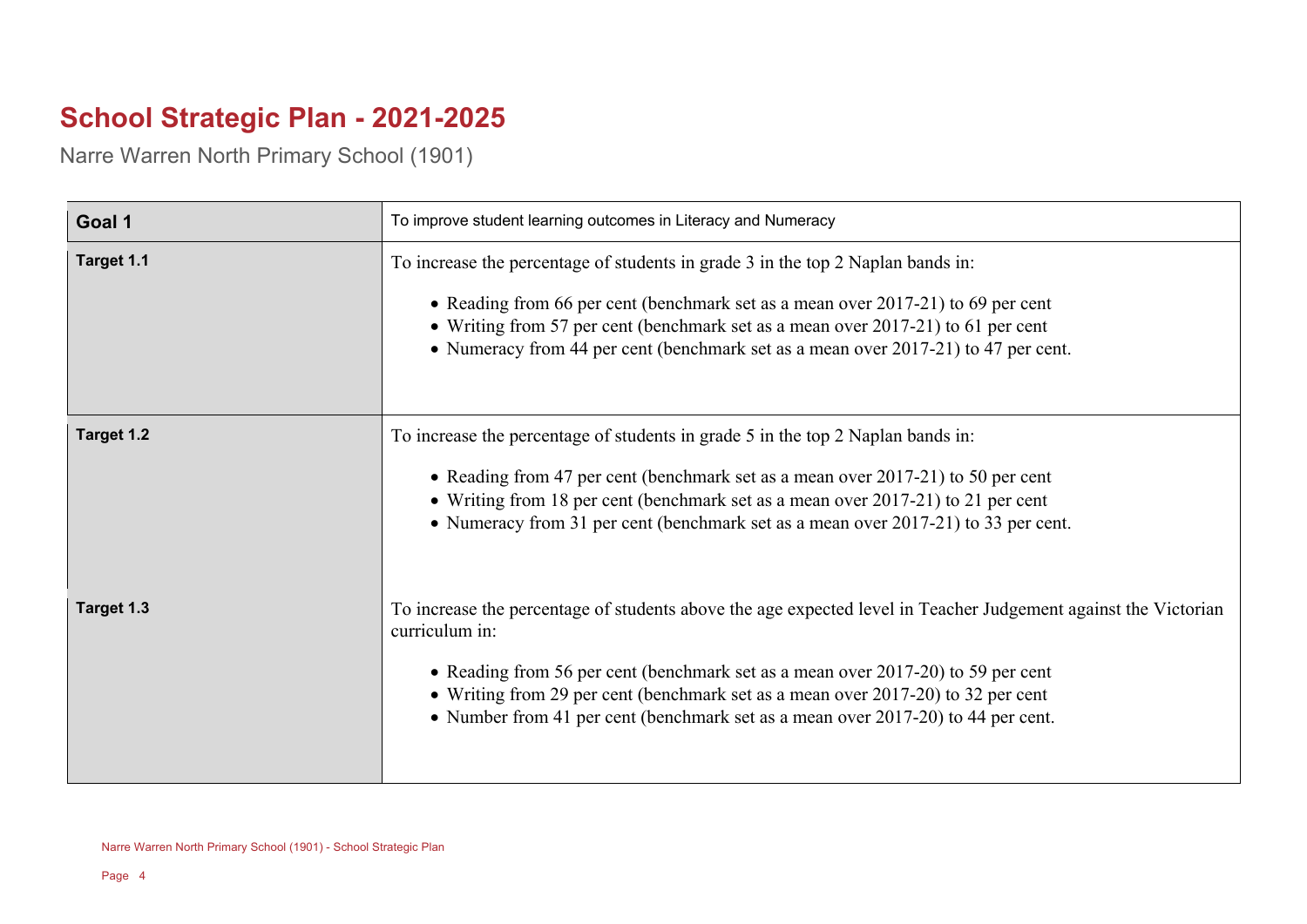| <b>Key Improvement Strategy 1.a</b><br><b>Building practice excellence</b> | Build teacher capacity to differentiate teaching to ensure challenge and progress for every student.                                                                                                                                                                                                                                        |
|----------------------------------------------------------------------------|---------------------------------------------------------------------------------------------------------------------------------------------------------------------------------------------------------------------------------------------------------------------------------------------------------------------------------------------|
| <b>Key Improvement Strategy 1.b</b><br>Curriculum planning and assessment  | Build teacher and team capability to utilise a range of assessment strategies to teach to students point of need.                                                                                                                                                                                                                           |
| <b>Key Improvement Strategy 1.c</b><br><b>Building practice excellence</b> | Build teacher capacity through participation in peer observations and the provision of explicit feedback on Instructional<br>practices.                                                                                                                                                                                                     |
| Goal 2                                                                     | To improve student engagement in learning.                                                                                                                                                                                                                                                                                                  |
| Target 2.1                                                                 | Reduce the percentage of students scoring below Naplan benchmark growth in:<br>• Reading from 21 per cent (benchmark set as a mean over 2017-21) to 18 per cent<br>• Writing from 24 per cent (benchmark set as a mean over 2017-21) to 20 per cent<br>• Numeracy from 18 per cent (benchmark set as a mean over 2017-21) to 15 per cent.   |
| <b>Target 2.2</b>                                                          | Increase the percentage of students scoring above Naplan benchmark growth in:<br>• Reading from 25 per cent (benchmark set as a mean over 2017-21) to 26 per cent<br>• Writing from 20 per cent (benchmark set as a mean over 2017-21) to 23 per cent<br>• Numeracy from 20 per cent (benchmark set as a mean over 2017-21) to 25 per cent. |
| Target 2.3                                                                 | To increase the percentage of positive responses on the AtoS for the factors:<br>• Student Voice and Agency from 59 per cent (benchmark set as a mean over 2017-20) to 66 per cent<br>• Self Regulation and Goal Setting from 82 per cent (benchmark set as a mean over 2017-20) to 87 per<br>cent                                          |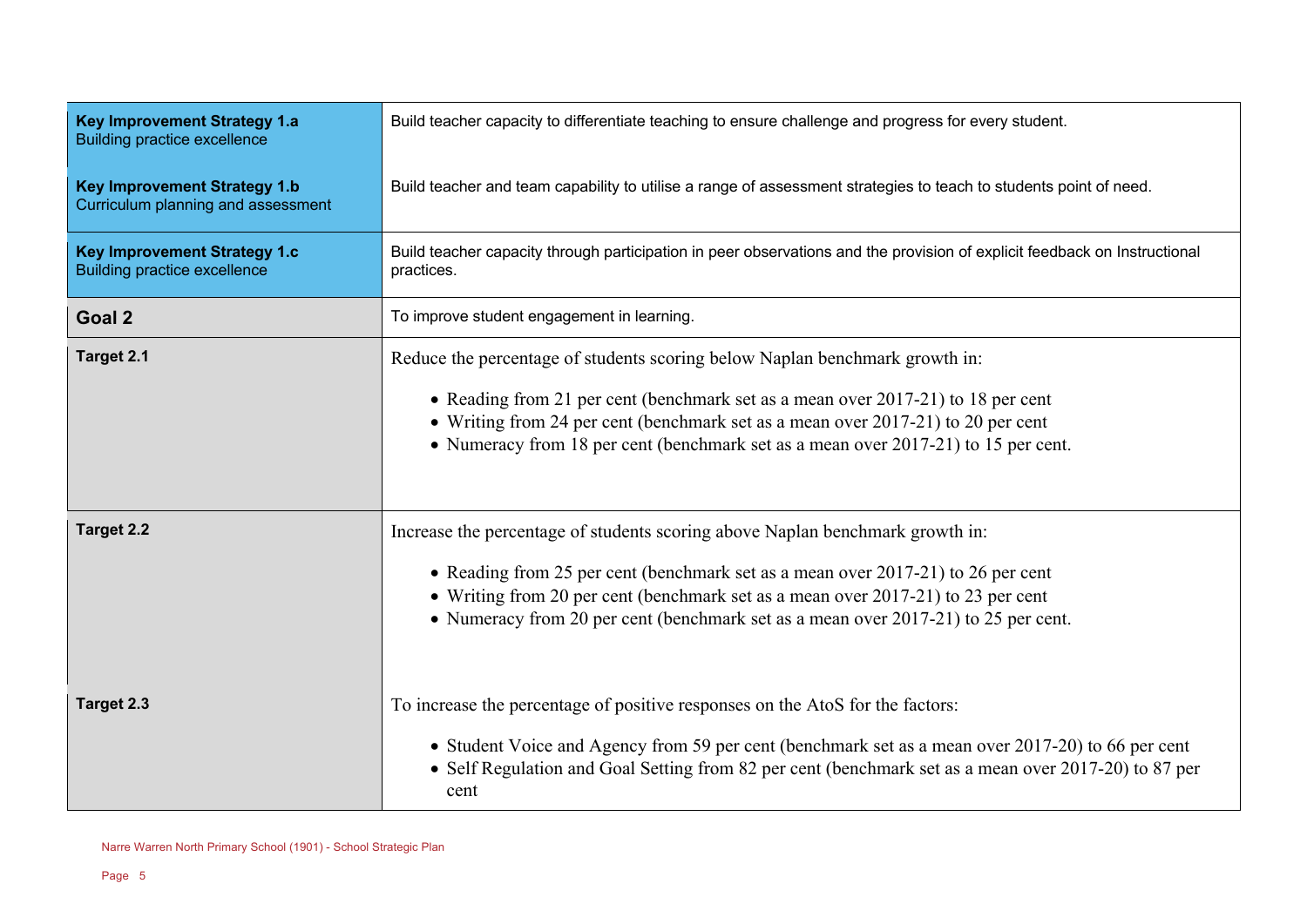|                                                                                                | • Connectedness to School from 73 per cent (benchmark set as a mean over 2017-20) to 78 per cent<br>• Student Motivation from 74 per cent (benchmark set as a mean over 2017-20) to 79 per cent<br>• Sense of Confidence 74 per cent (benchmark set as a mean over 2017-20) to 79 per cent.                                                                                                                                                                                                                                                                                      |
|------------------------------------------------------------------------------------------------|----------------------------------------------------------------------------------------------------------------------------------------------------------------------------------------------------------------------------------------------------------------------------------------------------------------------------------------------------------------------------------------------------------------------------------------------------------------------------------------------------------------------------------------------------------------------------------|
| <b>Key Improvement Strategy 2.a</b><br><b>Empowering students and building school</b><br>pride | Implement an inquiry learning approach to increase student agency in their learning                                                                                                                                                                                                                                                                                                                                                                                                                                                                                              |
| <b>Key Improvement Strategy 2.b</b><br>Empowering students and building school<br>pride        | Enable authentic student agency to provide opportunities for student collaboration and decisions making in their learning.                                                                                                                                                                                                                                                                                                                                                                                                                                                       |
| Goal 3                                                                                         | To improve student resilience and wellbeing within an inclusive learning environment.                                                                                                                                                                                                                                                                                                                                                                                                                                                                                            |
| Target 3.1                                                                                     | To increase the percentage of positive responses in the AtoS survey for the factors:<br>• Advocate at school from 82 per cent (benchmark set as a mean over 2017-20) to 88 per cent<br>• Connectedness at school from 73 per cent (benchmark set as a mean over 2017-19) to 81 per cent<br>• Resilience from 77 per cent (benchmark set as a mean over 2017-19) to 81 per cent<br>• Sense of inclusion from 82 per cent (benchmark set as a mean over 2017-19) to 89 per cent<br>• Respect for Diversity from 75 per cent (benchmark set as a mean over 2017-19) to 77 per cent. |
| Target 3.2                                                                                     | To improve the percentage of positive responses on the Parent Opinion Survey for the factor:<br>• Parent satisfaction to maintain or increase above 86 per cent (benchmark set as a mean over 2017-20).                                                                                                                                                                                                                                                                                                                                                                          |